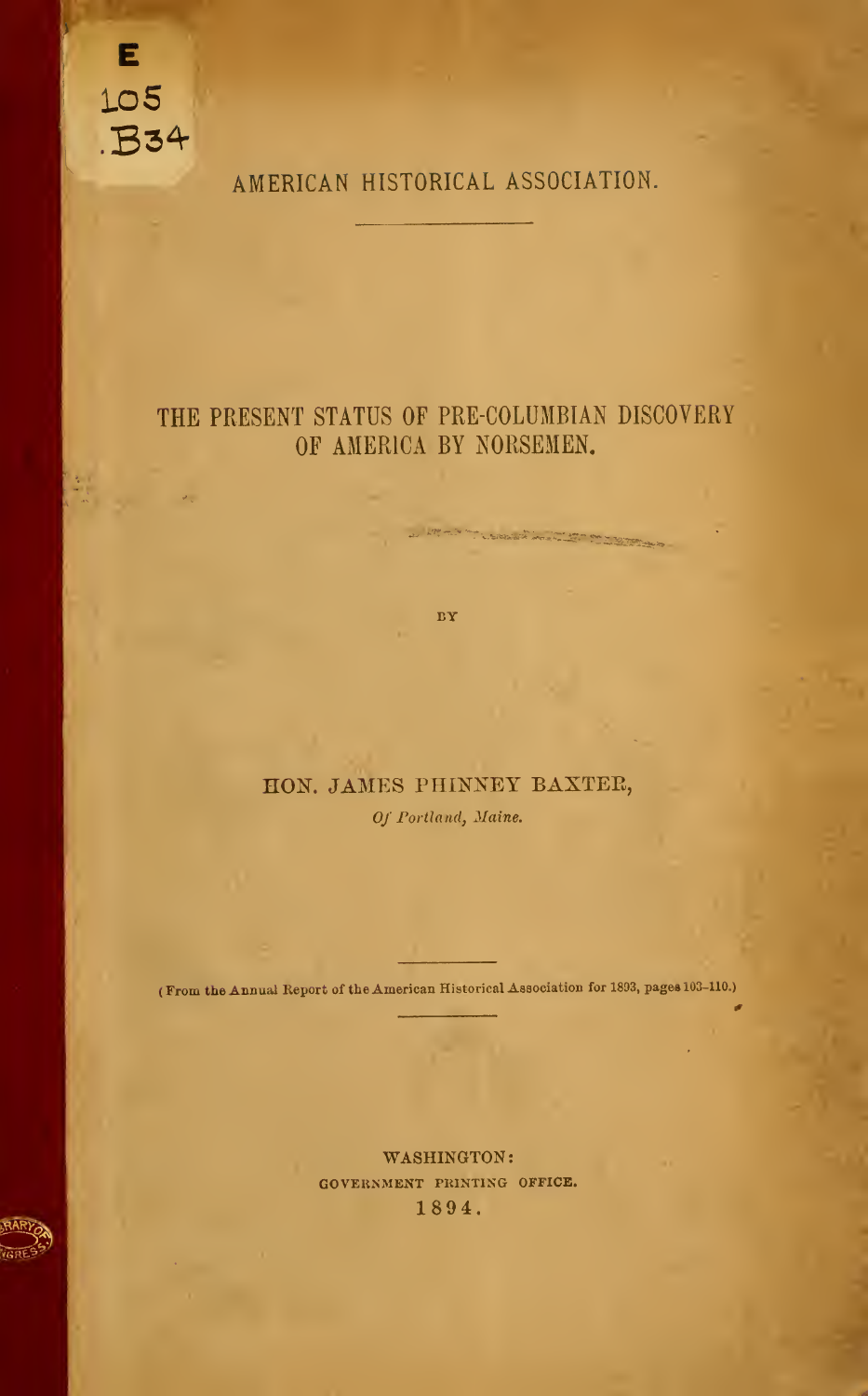

 $\sim$ 

k,

Ŷ,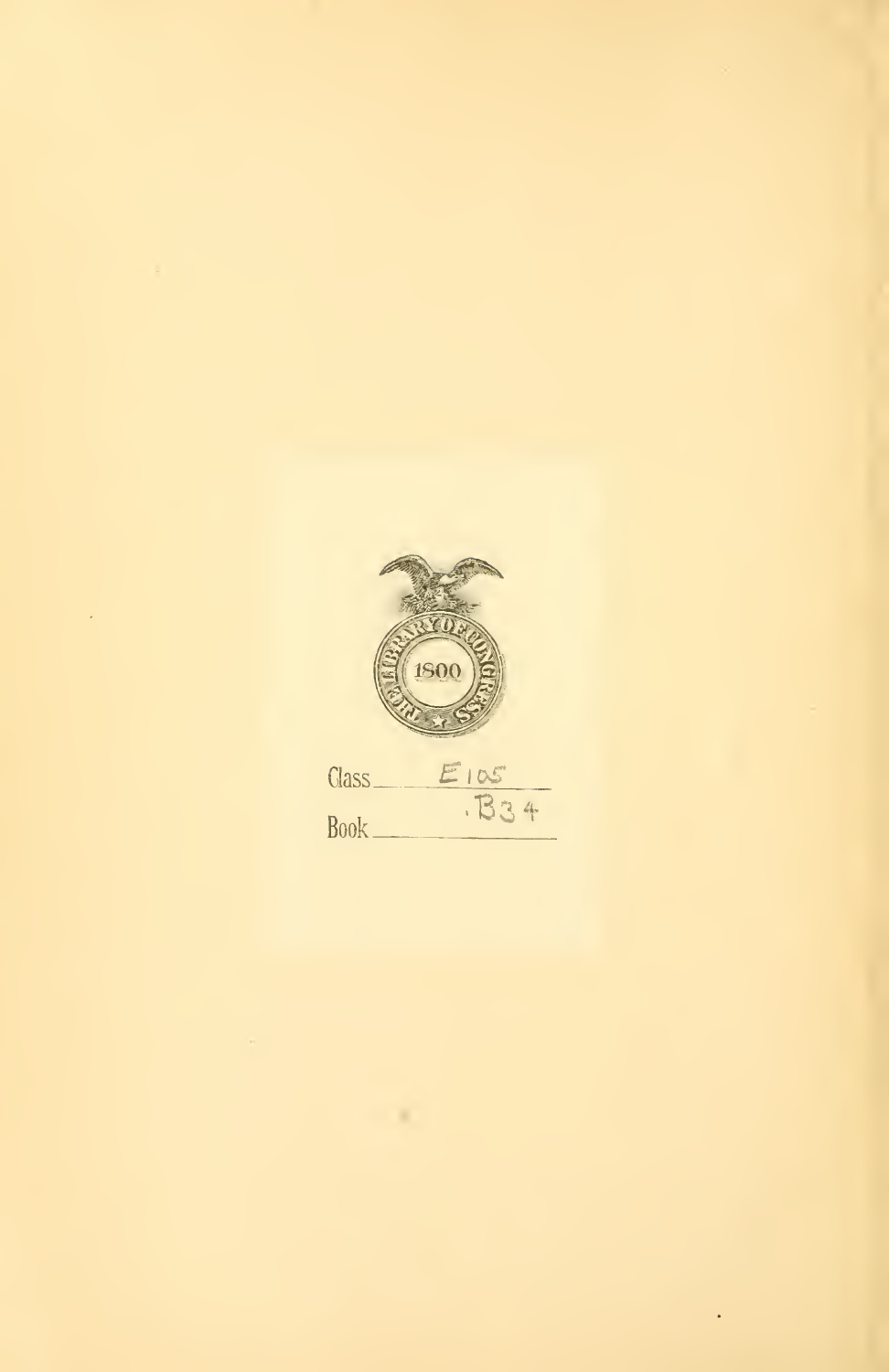Ŷ,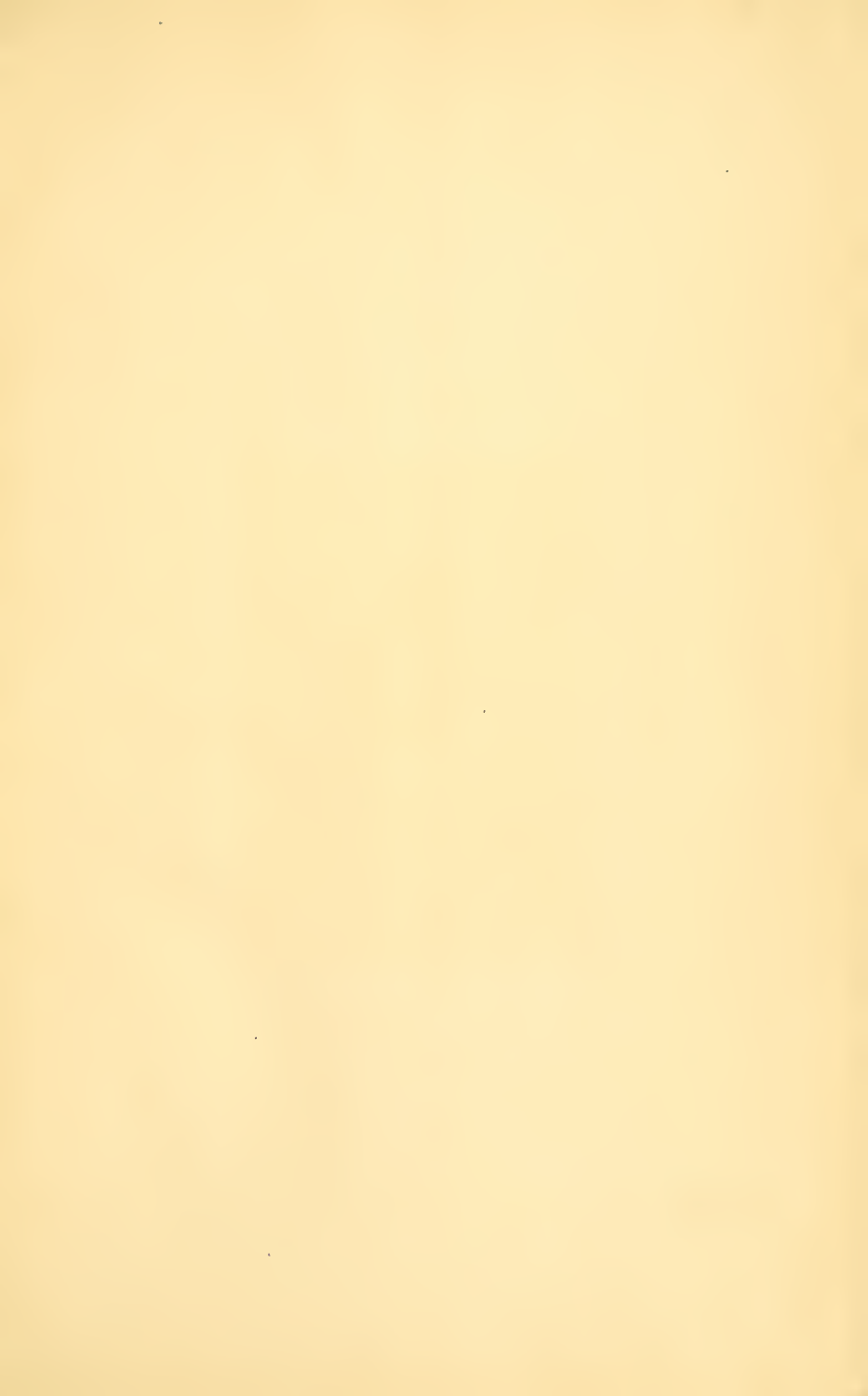$\mathcal{L}_{\text{max}}$  ,  $\mathcal{L}_{\text{max}}$ 

 $\mathcal{L}^{\text{max}}_{\text{max}}$  , where  $\mathcal{L}^{\text{max}}_{\text{max}}$ 

 $\sim 10^{-10}$  km  $^{-1}$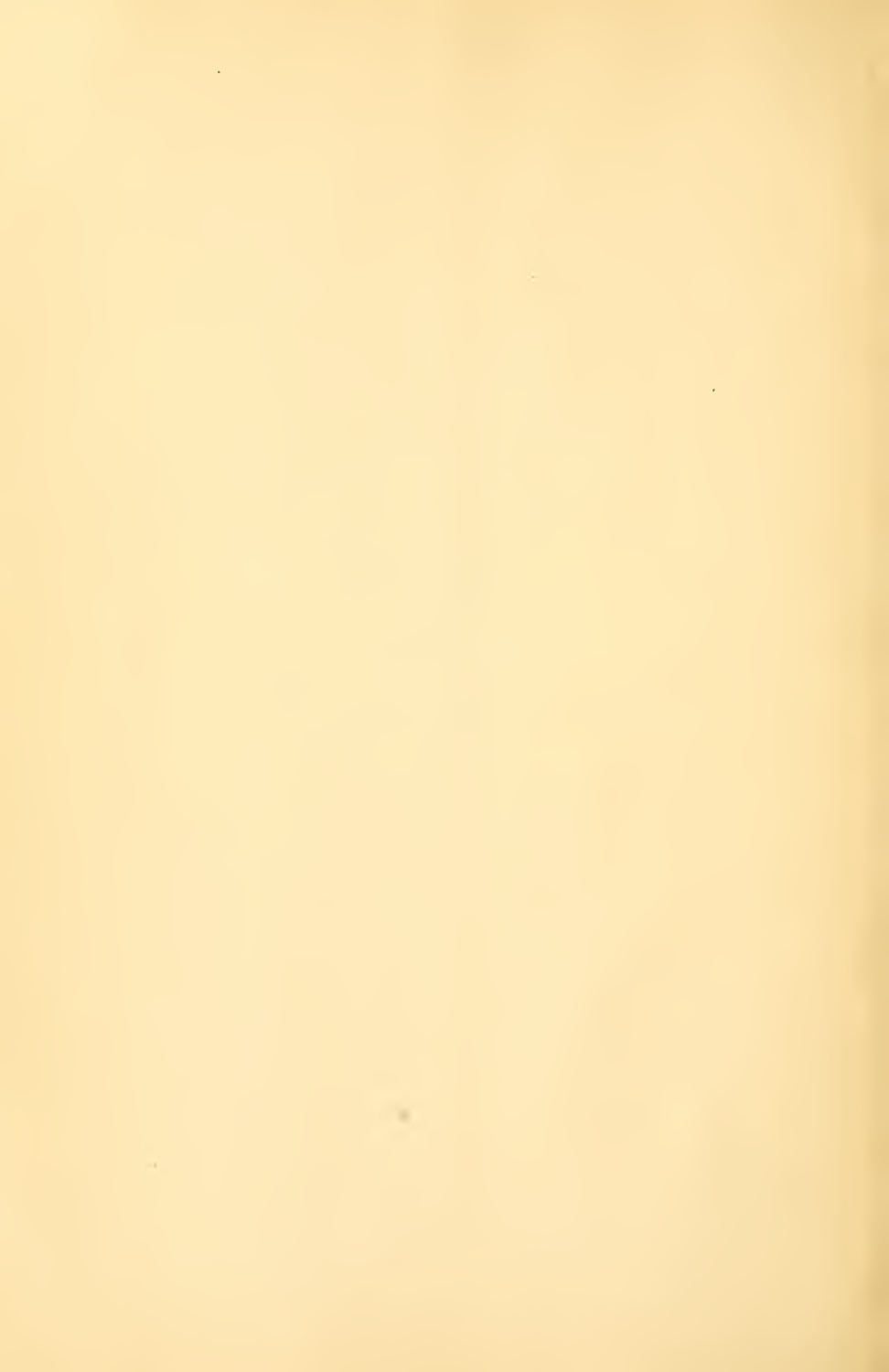$\label{eq:2.1} \frac{1}{2} \left( \frac{1}{2} \left( \frac{1}{2} \right) \left( \frac{1}{2} \right) \left( \frac{1}{2} \right) \left( \frac{1}{2} \right) \left( \frac{1}{2} \right) \left( \frac{1}{2} \right) \left( \frac{1}{2} \right) \left( \frac{1}{2} \right) \left( \frac{1}{2} \right) \left( \frac{1}{2} \right) \left( \frac{1}{2} \right) \left( \frac{1}{2} \right) \left( \frac{1}{2} \right) \left( \frac{1}{2} \right) \left( \frac{1}{2} \right$  $\mathcal{L}^{\mathcal{L}}(\mathcal{L}^{\mathcal{L}}(\mathcal{L}^{\mathcal{L}}(\mathcal{L}^{\mathcal{L}})))$ 

 $\mathcal{L}^{\text{max}}_{\text{max}}$  , where  $\mathcal{L}^{\text{max}}_{\text{max}}$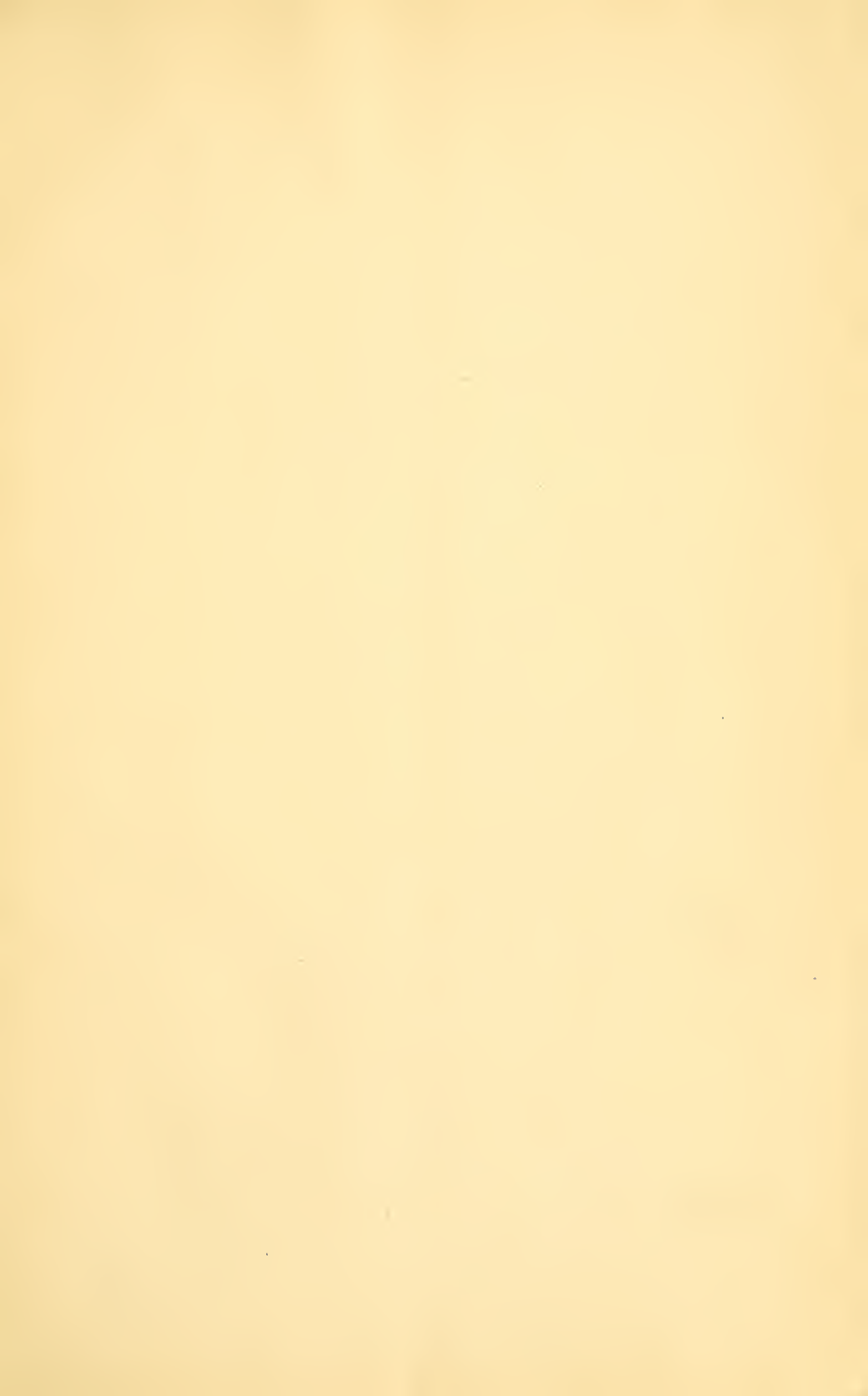$\mathcal{L}^{\text{max}}_{\text{max}}$  and  $\mathcal{L}^{\text{max}}_{\text{max}}$ 

**人名** 人名

 $\sim 100$ 

 $\sim 10^{10}$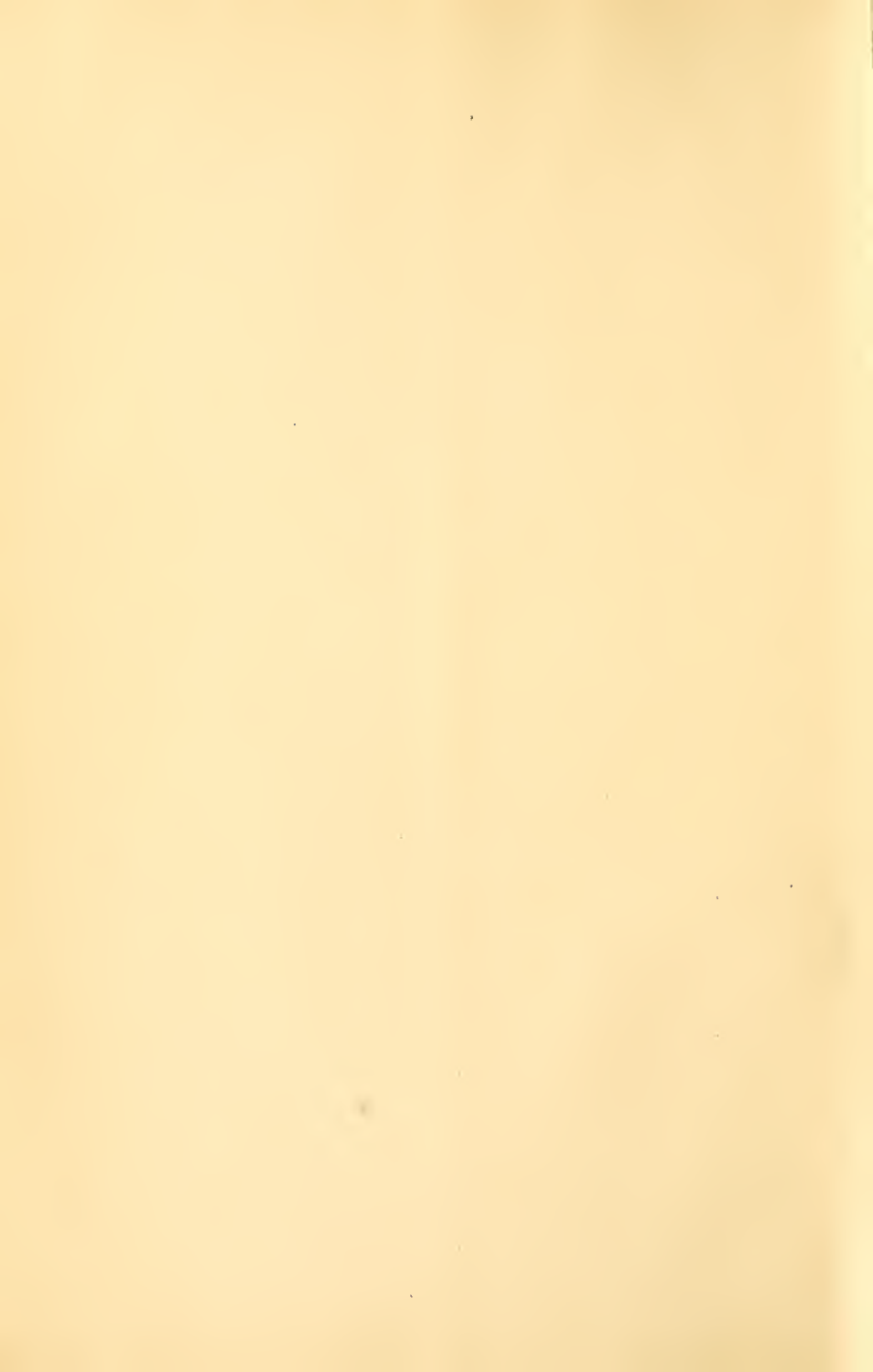$\label{eq:2.1} \frac{d^2\mathbf{r}}{d\mathbf{r}} = \frac{d^2\mathbf{r}}{d\mathbf{r}}$ 

 $\mathcal{Z}$ 

÷.

# THE PRESENT STATUS OF PRE-COLUMBIAN DISCOVERY OF AMERICA BY NORSEMEN.

BY

HON. JAMES PHINNEY BAXTER, Of Portland, Maine.

( From the Annual Keport of the American Historical Association for 1893, pages 103-110.)

l,

 $\begin{bmatrix} 2 & & & & & \\ 2 & & & & & \\ 3 & & 3 & & & \\ 2 & & 3 & & & \\ 2 & & 2 & & & \\ \end{bmatrix}$ 

WASHINGTON: GOVERNMENT PRINTING OFFICE. 1894.

 $\sim 10^7$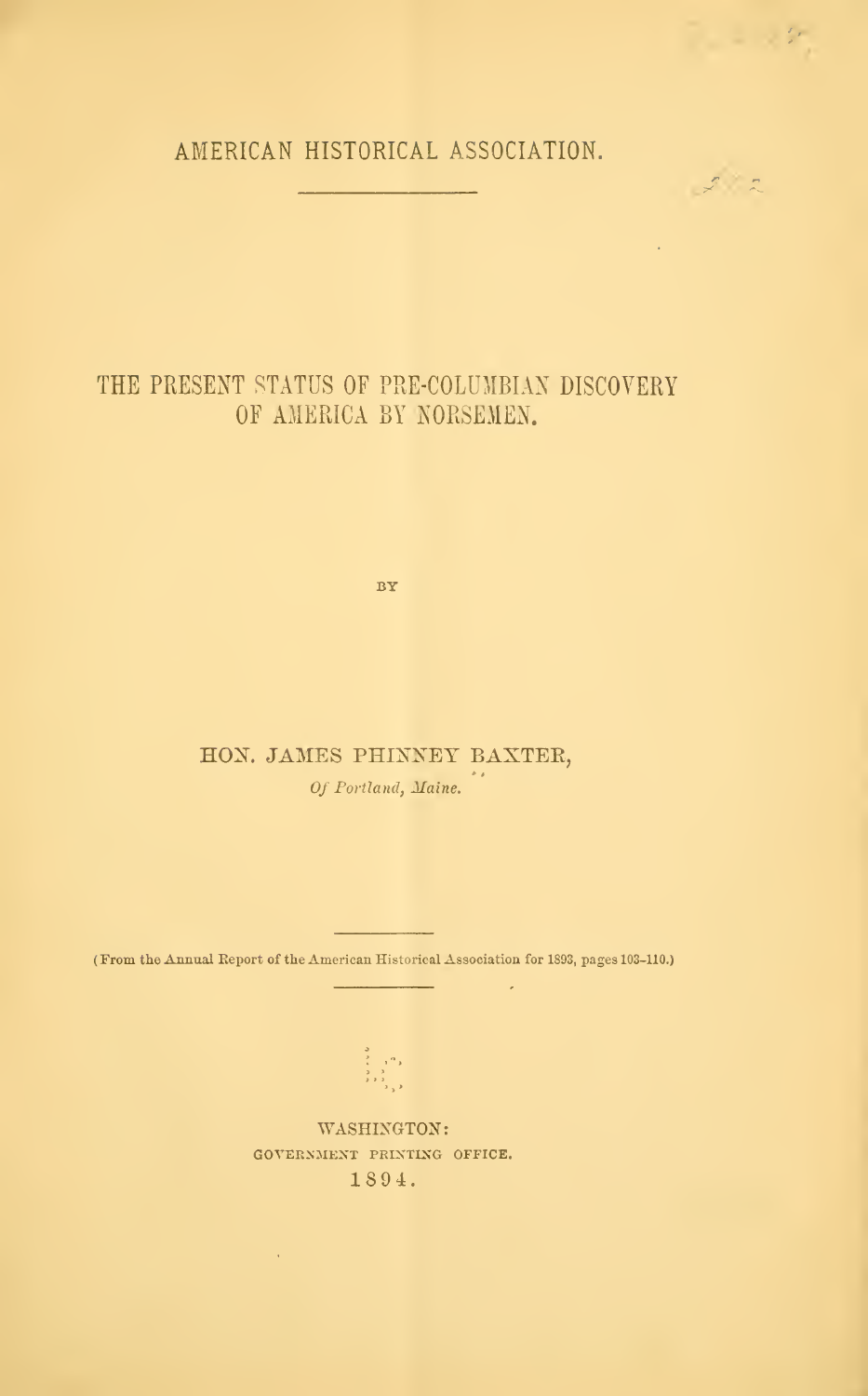



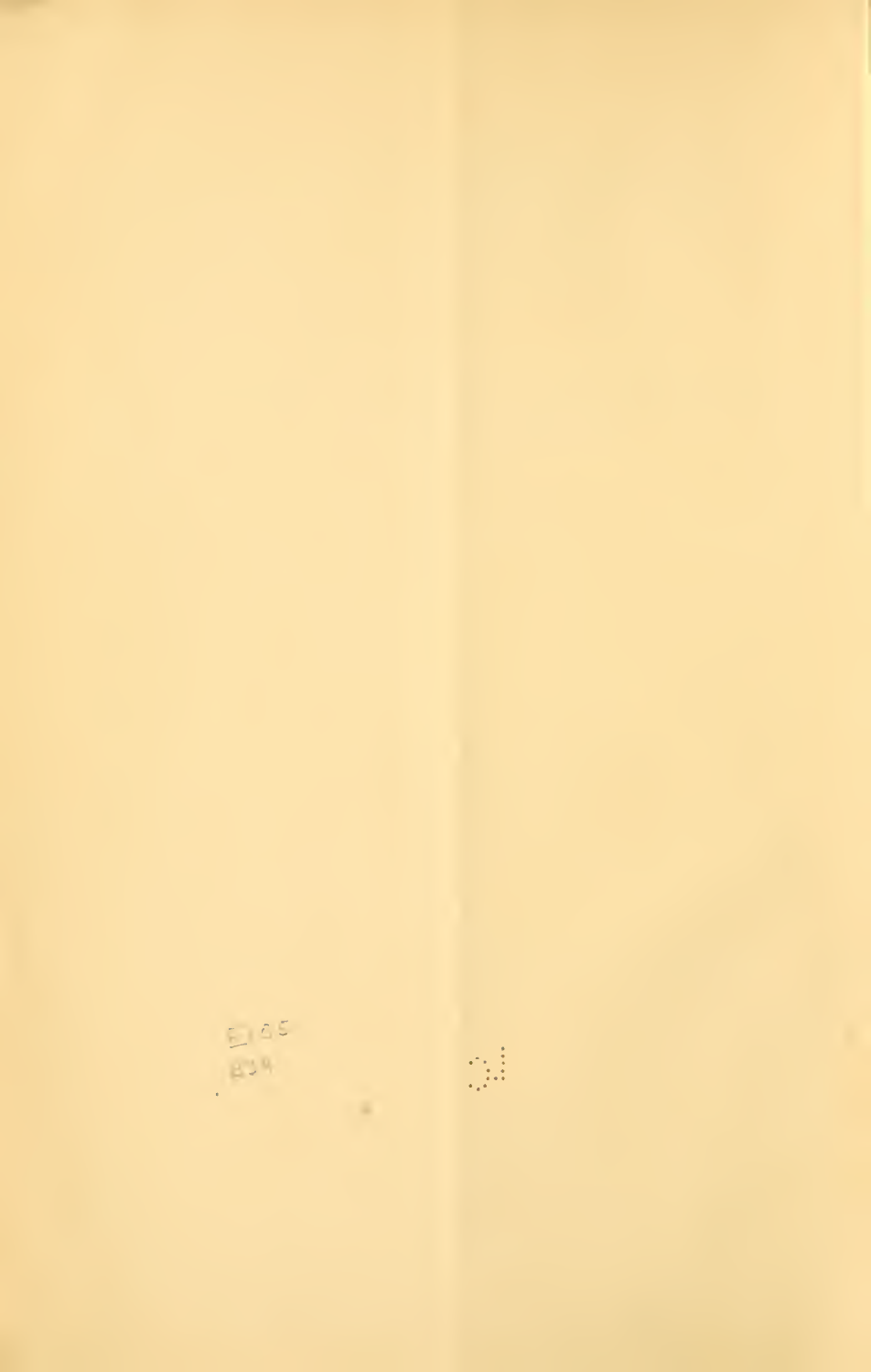## THE PRESENT STATUS OF PRE-COLUMBIAN DISCOVERY OF AMERICA BY THE NORSEMEN.

 $\mathbf{A}$ 

#### BY JAMES PHINNEY BAXTER.

A great deal has been written during the past few years respecting the pre-Colnmbiau discovery of America by the Norsemen near the close of the tenth century : indeed, there has been a renaissance of mythical lore respecting this much bewritten subject, so that one may well shrink from yenturing to rehabilitate these shadowy figures, which hover on the uncertain line which separates tradition from history.

When the sagas of Biarni, of Leif, of Thorvald, and others came to light, they were, indeed, a godsend to historical enthusiasts, who not only accepted them as veritable history, but, with remarkable facility, ascribed to Norse creation all archaeological remains of doubtful origin, which they encountered.

Rude characters wrought upon rocks along the New England coast by aboriginal artists, altered not only by time, whose keen chisel is never inactive: but possibly, nay cer tainly, by mischievous hands, were easily seen to be Eunic characters, and the lines of rocks piled along the beach by the fierce rush of stormy seas, were described as the handiwork of men, presumable Norse.

When one considers the failures of these enthusiasts, among whom were several able men, in their attempts to convince the world of the existence of Xorse remains in ^ew England, one can hardly wonder at Bancroft's contemptuous treatment of the subject. At the time when he wrote, these men were pos ing as the expositors of the sagas, and the proofs, which they adduced, were not of a nature to merit the serious regard of a man like our historian.

The objects to which they pointed with the greatest assurance were the stone mill at Newport, and the Dighton rock. Learned treatises were written by architectural amateurs to

103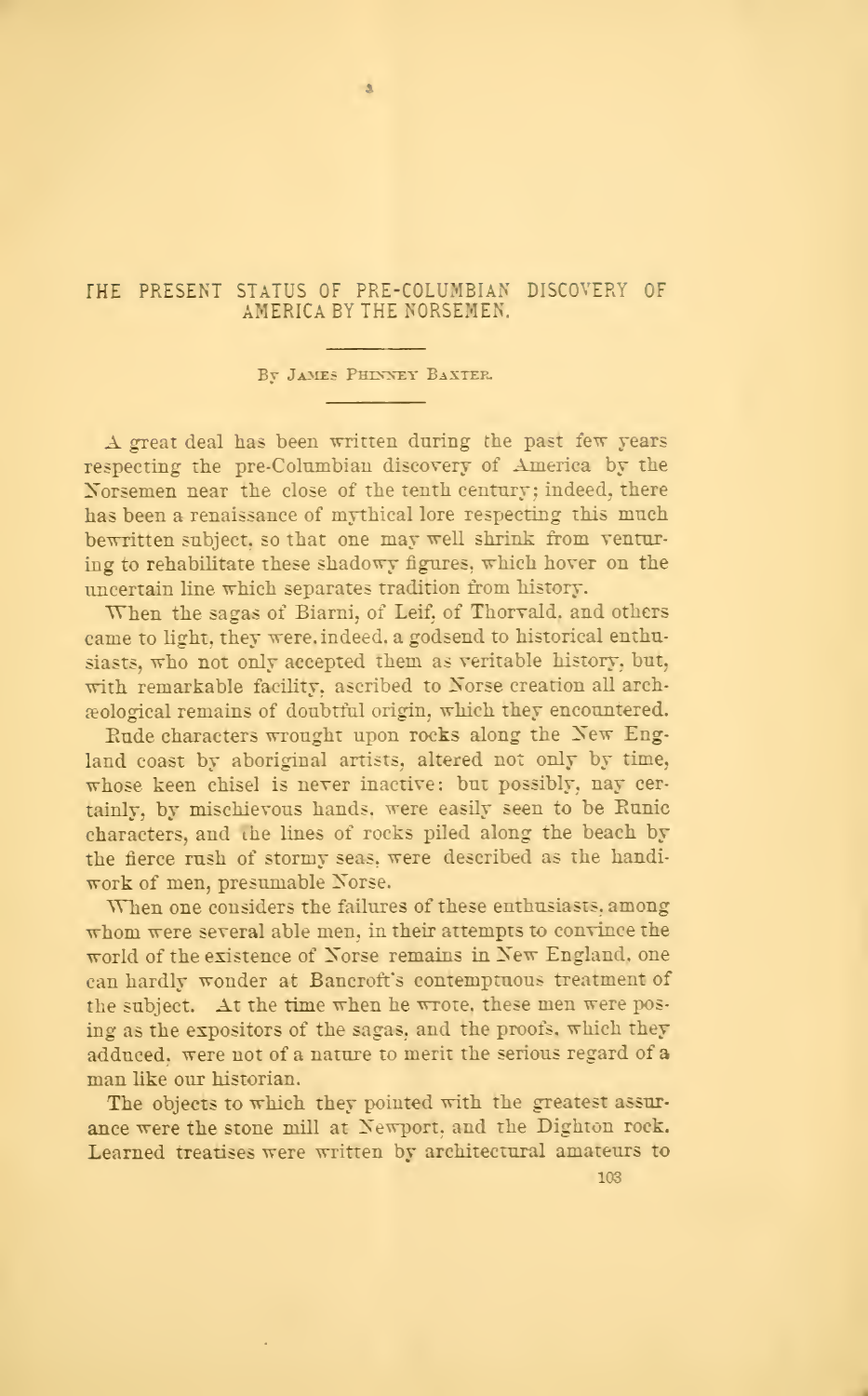prove the Norse origin of the Newport wonder, and its struc tural analogies to similar European buildings, accompanied by elaborate drawings to show how it looked to Norse eyes. To these, theoretical additions were added by others, and had not some bookish man shown by indubitable proof that it was built by the emigrant Arnold, after the model of a like stone struc ture in his native English town, we should have had in time on the soil of New England another tower of Babel.

But the Dighton rock was left, and it bore an inscription, a Eunic inscription, and a learned professor had translated it. How simply it read. Its very simplicity, so much in harmony with the rugged Norse character, was sufficient in itself to prove its genuineness. It told of the landing of Thorfinn, the number of his men, and bore a representation of his wife, and of their child born after landing. Who would have the temerity to question this record? Yet, to-day, what student of American aboriginal rock writing but smiles at the strange delusion of the disciples of Eafn, when brought face to face with this interesting relic of our red-skinned predecessors? Such delusions, however, are not singular. The history of the world abounds with them.

One would have supposed that such signal instances of fail ure would have discouraged similar attempts ; but such is not the case, and a new crop of Norsemaniacs, more zealous than their predecessors, has taken their place. Like them, these sciolists seize upon every archaic relic of doubtful origin to support their favorite postulate, and, like them, they press etymology, that facile science for theoretic display, into their service with a boldness that commands admiration.

Of relics, stone mortars, such as our Indians used, old horn spoons and debris of indescribable kinds, with nothing to indi cate their age or origin, are brought forward as of Norse fab rication; and, most astounding of all, the remains of a great city have been discovered near Boston; a Norse city, and its name was Norumbega; that name which the bibulous Frenchman, stranded at a temperance hotel in Maine, was told, as he admired it upon the swinging sign over the door, was the original name of the Pine-Tree State, and who, reading it with the stress upon the second and fourth syllables, was moved to ex claim: "Well named from the first."

Of course we are all glad to learn that the location of Norumbega is at last settled, and that Massachusetts has it. It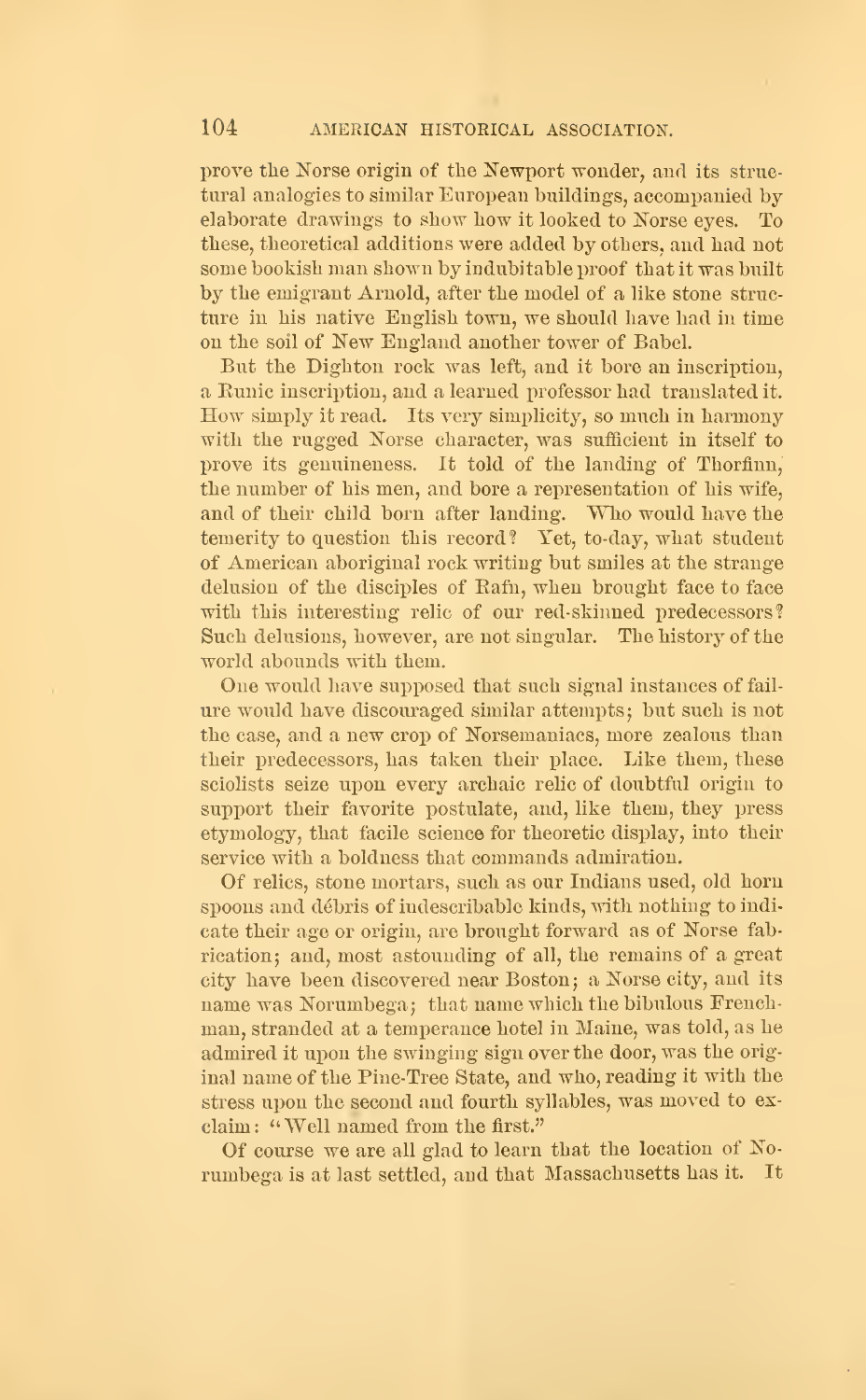## DISCOVERY OF AMERICA BY NORSEMEN—BAXTER.  $105$

lias been an insufferable nuisance to Maineaes with historical tendencies. We are glad to hear of its unexampled extent and the nature of its ancient traffic, themes which furnish the enterprising journals of the day with picturesque opportunities for description. We are glad to know that the pulpit has a new subject with which to attack sin; a great city right in Massachusetts, with its immense canals floating lumber from the interior to its splendid docks and wharves, whence itwent on ships full laden to far outland havens; a city, in spite of its prosperity, which came to nought through ungodliness. The fate of these ungodly Norumbegans, who married and were given in marriage with the Canaanites about them, may prove a timely warning to bad Bostonians, while the good, it is to be hoped, may not vaunt themselves overmucli because they were especially raised up by Providence to succeed the wicked Norumbegans. Such is the story recently told to an approving audience, of "The Norseman and the Puritan."

But perhaps etymology may be made to yield still better results. It is still remembered with what calm confidence the learned Mather derived the Algonquin word Naumkeag, the aboriginal name for the home of Endicot, from the Hebrew Nahum-keik, the bosom of consolation, which he believed, with his usual inflexibility of faith, was proof conclusive of Algonkin descent from Heber; and why should we be sur prised to learn that Americus Vespucius did not give his name to the continent, but Eric, the ruddy sire of Leif, whose name America preserves in its two middle sylables, like a fly in amber or one of Mr. Donnelly's cryptographs'? We are not surprised to find that we have been misinformed as to the first name of Vespucius, and that he is no longer A-meri-cus, but a sad one rapidly passing to a merited oblivion.

But while on the name of Eric may we not, in behalf of Maine, which ought to have a share in the Norseman since it was once a part of Massachusetts, remark that it appears on the Maine coast in the region of the Sagadahoc, one instance of which may be cited, namely, Mericoneag, the Abnaki name of the peninsular whereon Harpswell now flourishes? May not this have been named in honor of another Eric, the first bishop of Vinland? This theory is supported by names in the vicinity, especially by the names of the rivers near by, known as the Sagadahoc and Pjepscot, or Bishop's Cot, as the English recorded it. Why may not the humble home or cot of the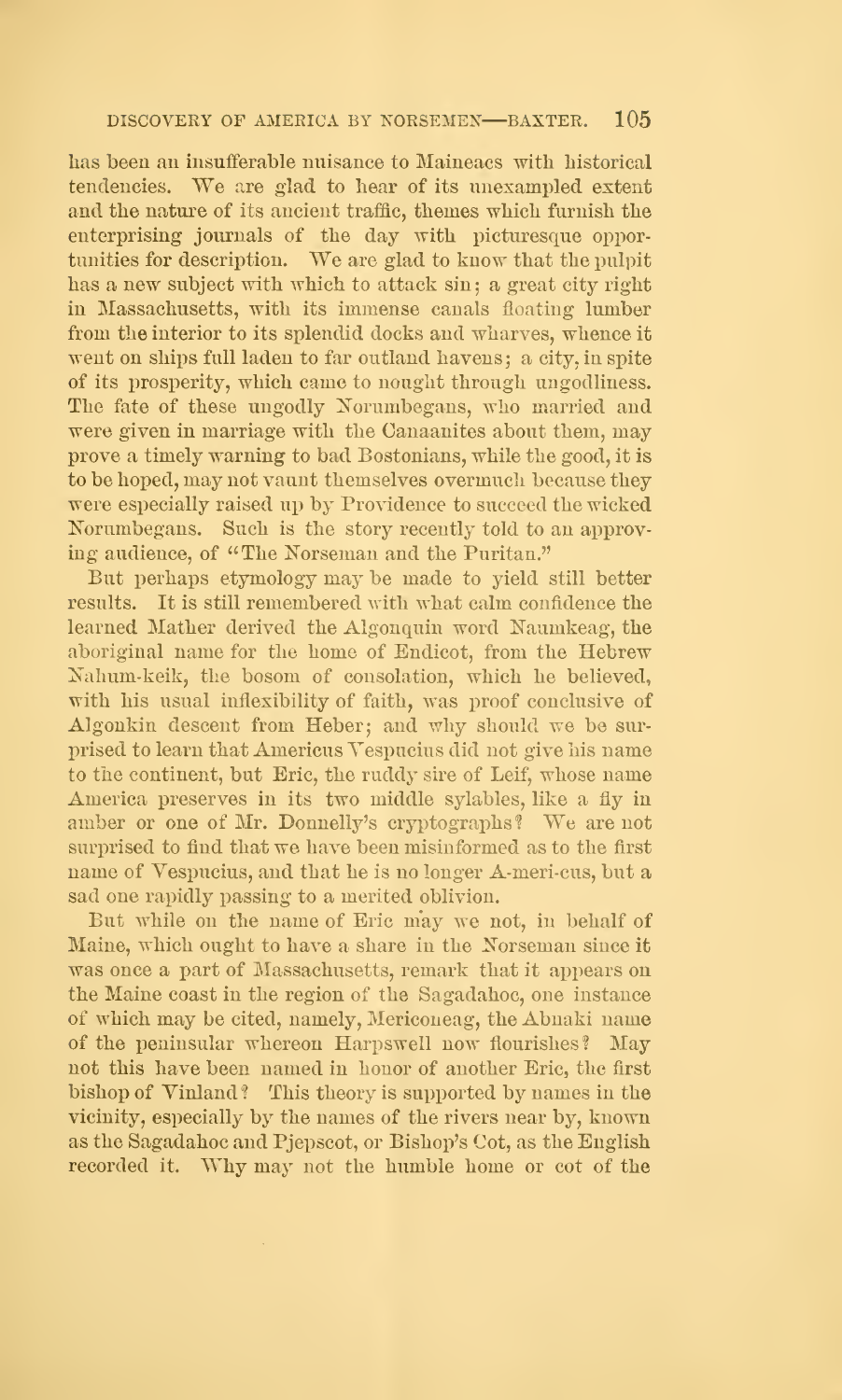good Norse Bishop, Eric, have been at the latter place? What reflections this may furnish to our Eoman Catholic friends. How wonderfully Father Biard's steps were guided to this region, so near the spot where the seeds of faith had been sowed by Bishop Eric. The soil had already been prepared for him in the hearts of these Norse Abnakians in this obscure region, and the little river Pjepscot all at once assumes an important place in the new history of "Em-Eric-a," as it is to be henceforth pronounced by all good Norsemaniacs.

Allusion has been made to the Sagadahoc. In this new method of writing history we are told that Sagamore, the title of an Abnaki chief, is a corruption of Sagaman, a person among Norsefolk also occupying a chief place. Truly sug gestive was this to one person at least when, awhile ago, the Maine Historical Society met on the heights at the month of the beautiful Sagadahoc—Saga-da-hoc, the Saga-height or high place—and he reflected, may not this be the very spot where the Norse Abnaki Sagamores were wont to meet and enjoy their sagas, a much nobler occupation than that of the historians who had usurped their place to rest and enjoy their segars?

Time will not permit a further pursuit of this branch of the subject, but it is proper to remark that, if we adopt this method in our study of etymology, we shall find in the Abnaki branch of the Algonkin tongue, words having great similarity of sound to certain Chinese words, as well as to words of other tongues, and may expect to see come to the front Li Yen's story of the Chinese discovery in the seventh century of Fusang, or America, which was said to be numerous "lis" from the Celestial Empire, and lest some one may not know what a "li" is, it may be well to observe that it is a Chinese term for a measure of distance.

But leaving this perhaps too fruitful branch of the subject, may we not more profitably occupy ourselves with what a recent writer, who is evidently an admirer of the etymological method, terms the "bookish" method of research, by which is meant the method of seeking historical evidence in written or printed documents ? As a matter of fact, neither archaeology, ethnology, nor etymology at present yields satisfactory support to the Sagas relating to the discovery of America, if we except the remnants of former habitations found on the coast of Greenland, where the Sagas located Ericsfiord, that erewhile mythical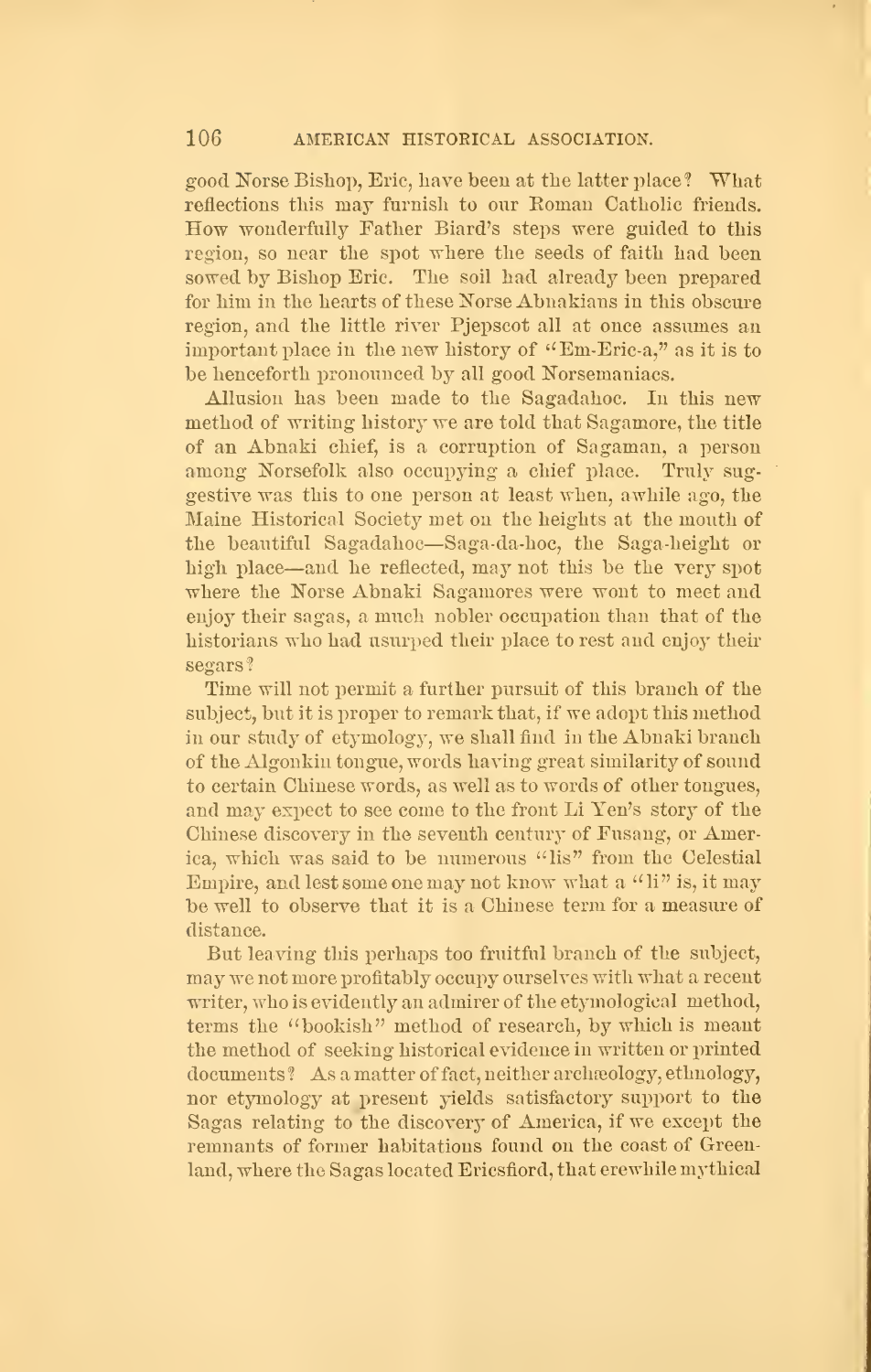haven from which the Norse heroes sailed for Vinland. The importance of this discovery is acknowledged. We may also acknowledge ourselves to be believers in the Sagas, founding our belief largely upon the internal evidence of truth which they possess. The Sagas are all that we have to bridge the wide gap between the Korse occupation of Greenland and the discovery of America by Columbus. For more than a century and a half they were not reduced to writing, but were repeated orally by men trained for the purpose of perpetuating and diffusing the knowledge of historical events. They can not, therefore, be properly regarded as history, and anything which may yield them external support will always be welcomed by his torical students.

Believing that in Eoman Catholic archives something relat ing to the Norse adventurers to the New World might be discovered, the author went to Eome sometime since, bearing suitable credentials, for the purpose of pursuing investigations in the Vatican, and, though his efforts were unsatisfactory, he still entertains hope, that facts having an important bearing upon this subject, may be found in Eoman Catholic archives. One fact may be here presented as furnishing a proof of the verity of the sagas.

The policy of the Roman Pontiffs has ever been to extend the dominion of the church over the whole earth; hence the discovery of a new land, in which they could plant the seeds of the Eoman faith, has never failed to be regarded as an event of much importance. Such newly discovered lands were regarded as the spiritual property of the church, and as soon as practicable, they were brought under her fostering care; hence we should expect to find in the church archives refer ences to such discoveries.

Let us go back to a date previous to the Norse colonization of Iceland, which is set down in the Crymogaea of Arngrim Jonas as A. D. 874; say to the year A. D. 830, at which period Gregory Fourth occupied the papal throne. The world knew nothing at this time of Iceland, nor of any larger land west of Norway above the sixth circle. In this year we find Gregory confirming Auscarius as the first archbishop of Hamburg, Christianity having been introduced into Denmark but three years previous. To the north lay Sweden and Norway in the darkness of paganism. Thirty years later, the Eoman congregation having, without doubt, planted the banner of the church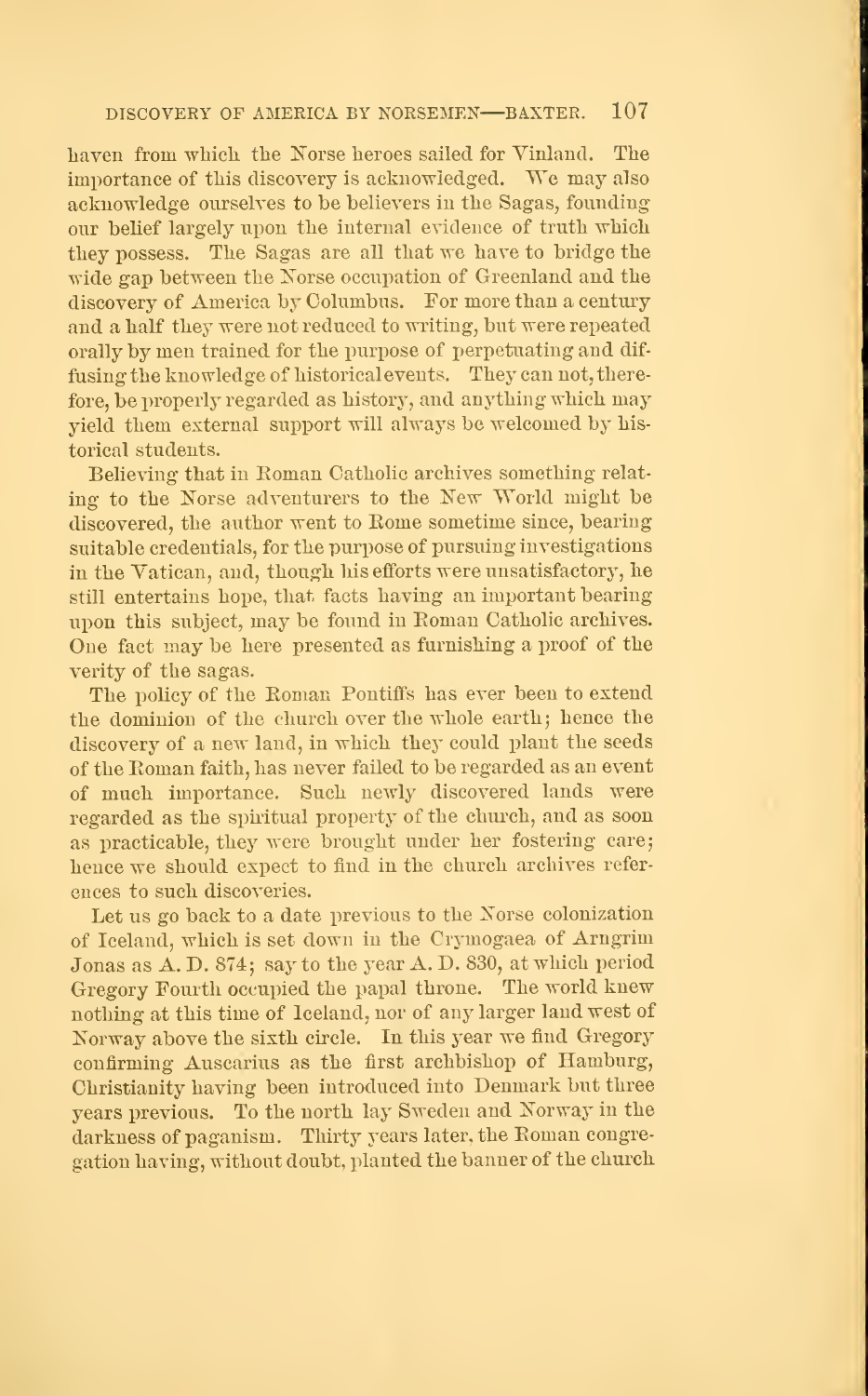in Sweden; Pope Nicholas First, who had succeeded Gregory, invested Auscarius as his legate, and in doing so defined his jurisdiction. It is no longer confined to Hamburg and indefinite territory beyond, but is extended over the Swedes as well as " over any other nations in those parts to whom the mercy of God shall open a way."

In the year 874 A. D., Iceland was colonized; but the church had not reached Norway, and it is not until the year 948 A. D. that we find this country mentioned in pontifical annals. At this time Agapetus occupied the pontifical chair, and Archbishop Adalgarus was granted jurisdiction, not only over Swedes and Danes, but also over Norwegians and all other countries to the north, and we may expect, that ere long, the star of church empire, holding its way westward, may reach Iceland. Nor are we disappointed in this, for following along to the reign of Pope Benedict Eighth in the year 1022 A. D. we find him enlarging the jurisdiction of the see of Hamburg. Heretofore it had comprised the Swedes, Danes, and Norwegians, and now the Icelanders are taken in as well "as all islands adjacent unto the countries aforesaid."

We become interested in this progress of the church west ward and are fain to follow it.

Greenland had been discovered in 982 A. D. by Eric, but at this date, 1022 A. D., had not been mentioned in pontifical documents. The author is aware that, according to certain German codices, Auscarius and his successor Eembert, who flourished in the ninth century, were given by popes Gregory Fourth and Nicholas First legatine powers over both Iceland and Greenland, but they are not supported by pontifical documents, nor by the best codices of Paris and Corbie; and as neither Iceland nor Greenland had been colonized at the date mentioned, they may properly be regarded as erroneous.

The church has now reached Iceland, and is following a lit tle behind geographical discovery.

The year 1053 A. D. opens, and Leo the Ninth reigns at Eome. Christianity in its Eoman garb has reached Greenland, and the people there have become amenable to its influence. The jurisdiction of Archbishop Adalbert has heretofore been nominally limited on the west to Iceland, but now the pope enlarges it so as not only to embrace Denmark, Sweden, and Norway, Iceland, and Lapland but also Greenland, as well as " all northern nations and certain portions of adjacent Slavia."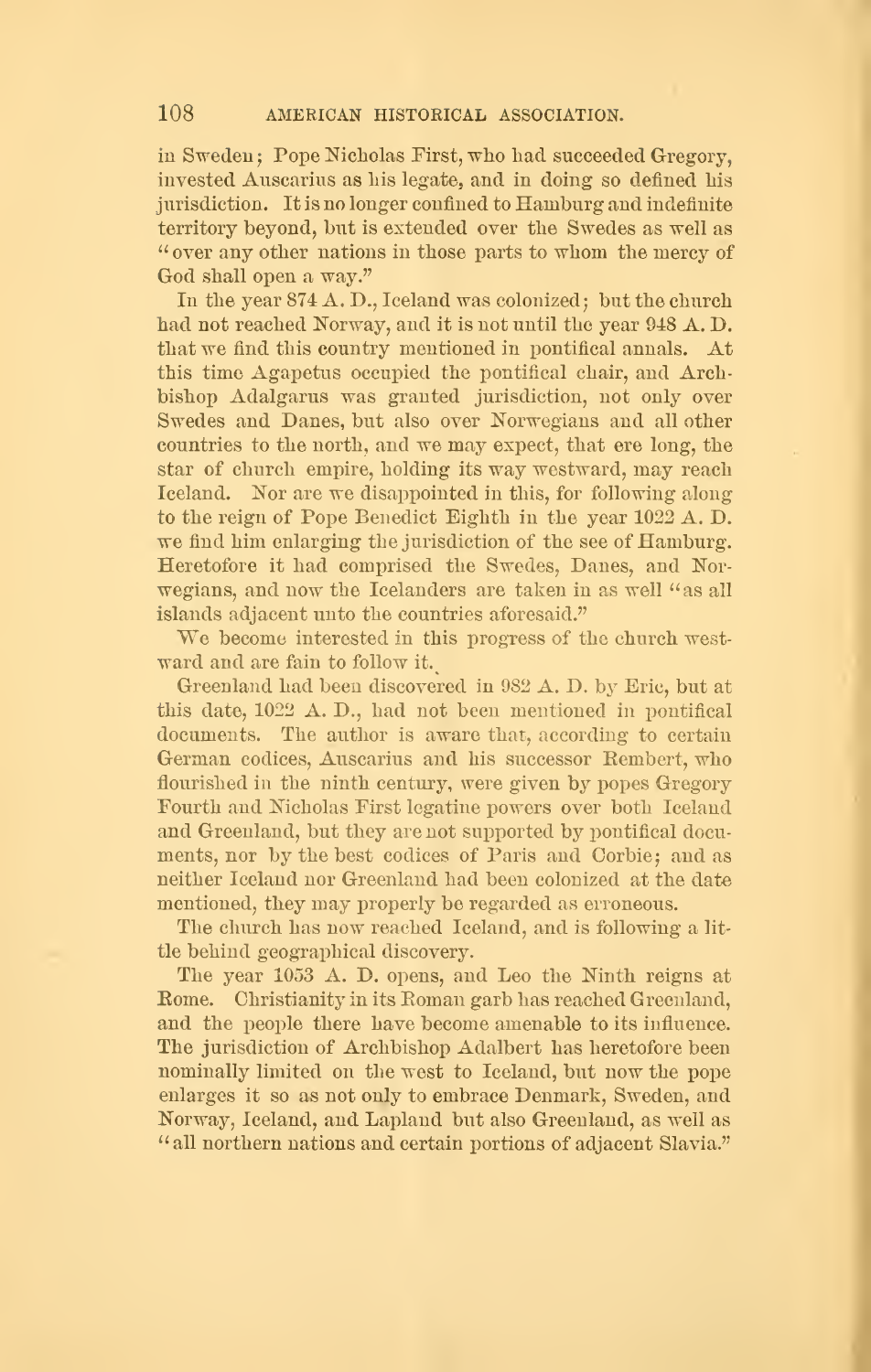## DISCOVERY OF AMERICA BY NORSEMEN-BAXTER. 109

This, according to Migne'sPatrology of the Latin Fathers, is the first mention of Greenland in pontifical documents. Having reached Greenland, we have come to the end of the history of geographical discovery toward the west until we resume it in Columbian chronicles. If, however, America was discovered by the Norsefolk at the close of the tenth century, as we are told it was by the sagas, should we not find the same kind of evidence of the fact in the annals of the Eoman Catholic Church, which we have already found respecting the discovery of Ice land and Greenland? We have seen that in <sup>1053</sup> A. D. the jurisdiction of Archbishop Adalbert, of Hamburg, was extended by Pope Leo IX to include Greenland. In 1055, by a bull of Pope Victor XI, the same jurisdiction was continued to Archbishop Adalbert, who died in 1072.

The legatine powers of the see of Hamburg had become so extensive as to make it convenient to erect an archbishopric at Lund, in Sweden, in 1104, and Greenland was placed under its jurisdiction ; and as the bishops of Iceland could not exercise inspection over its ecclesiastical affairs, it became desirable to have bishops of its own; hence in 1106, a bishopric was erected at Holum, and its charge committeed to Eric Gnupson. After this date we lose sight of this man until 1112, when he appears in Greenland, superintending for several years after this date the ecclesiastical affairs of the country. During this period there appears no evidence that he had received his appointment from Rome, or been duly consecrated to his office. In 1121, however, Oalixtus Second, then occupying the papal throne, he received consecration from Archbishop Adzer, of Lund, and had committed to his care not only Greenland but Vinland. To this latter country, where a colony is said to have emigrated from Greenland, Bishop Eric is said to have gone to take under his protection the ecclesiastical affairs of the new colony. If this is not true, we may expect to be able to follow Bishop Eric's subsequent career, but this we find ourselves unable to do, for he vanishes utterly from view. Xo record of his death appears, while an examination of the church history of the time, reveals the important fact, that Greenland was without a bishop, and in 1123 made an application for one, which was granted, and the next year Arnald was consecrated at Lund by Archbishop Adzer to fill the bishopric left vacant by Eric. Although some obscurity exists with relation to these transactions, they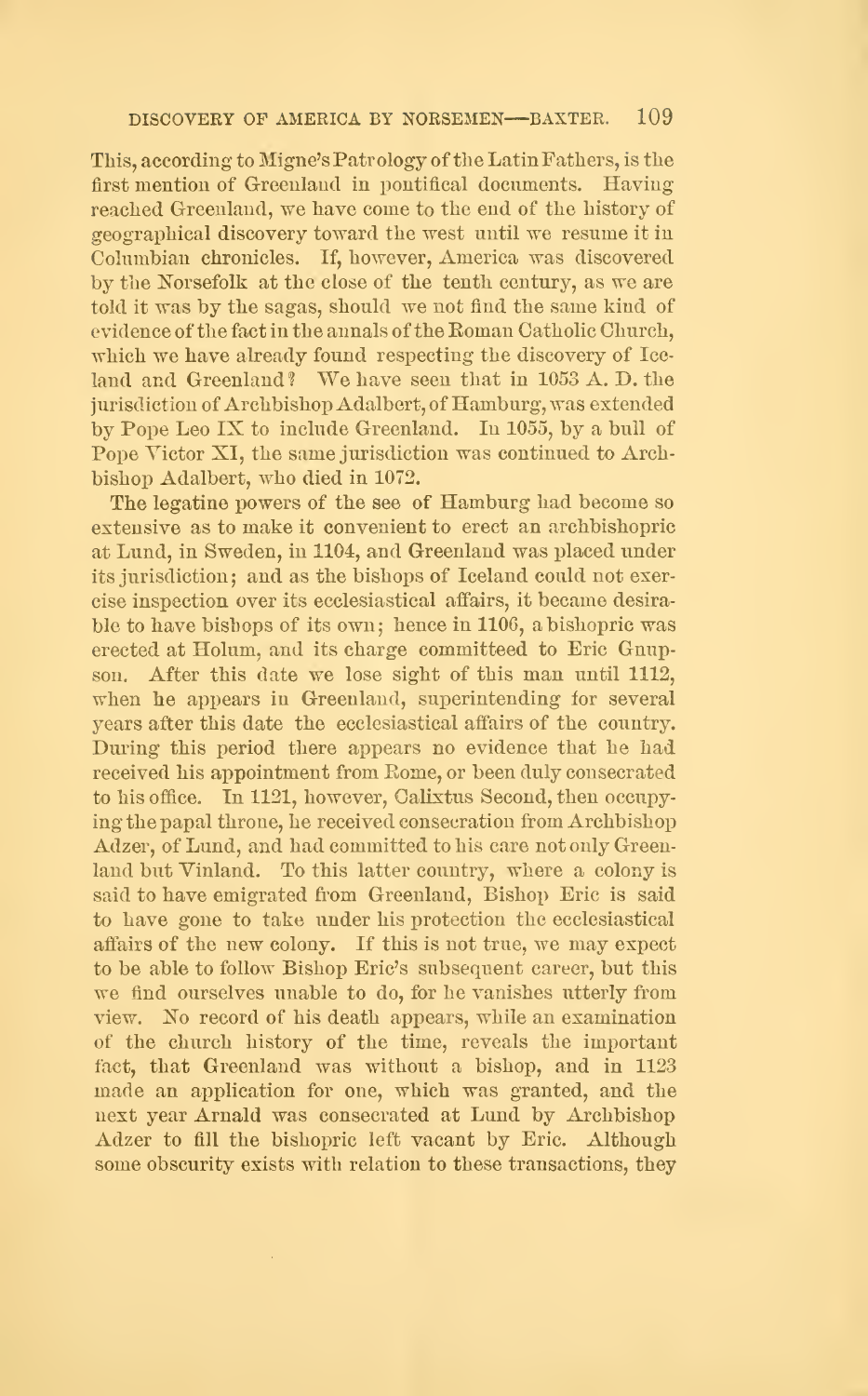certainly afford very important support to the truth of the sagas, and it is hoped that further evidence of their truth may yet be discovered in Eoman Catholic archives. Of course <sup>I</sup> should not forget Adam of Bremen, whose reference to Vinland is always quoted. Archbishop Adalbert, who occupied the see of Hamburg from the year 1045 to 1072, was the patron and personal friend of the historian, whose work, Gesta Pontificium Ecclesiae Hamburgensis was completed in 1075. Of the good Bishop, Adam always speaks with affection and reverence. He says that "he was so grand, so generous, so hospitable, so desirous of divine and human glory, that little Bremen, having become known by his virtue like another Eome, was devoutly resorted to from all quarters of the earth, especially from the north." Among the comers were Icelanders, Greenlanders, and Orcadeans, inhabitants of the Orkneys, who came to ask for preachers. It is probable that the archbishop himself journeyed as far west as Greenland, as on one occasion, when dispatching Islef, the first bishop of Scaltholtd to his charge, he sent by him letters, like those of the earlier apostles, to the people of Iceland and Greenland, saluting their churches with veneration, and promising to visit them soon, glorying that these countries had received the faith by his efforts. When we realize the close intimacy existing between these men, and their high character, these familiar words, which Adam uses to convey to us what Archbishop Adalbert said to him respecting Yinland, receive additional force. "He spoke," says he, "also of another island found in that ocean called Winland, because vines grew there spontaneously, yielding excellent wine. For that fruits grow there spon taneously we know, not from fabulous report, but for certain, from the reports of the Danes," This was written many years before the time of Eric Gnupson, that important figure in any story of North American discovery by Norsemen which may be constructed. It is to be hoped that the researches of students may yet bring to light much more respecting him.

 $\sqrt{ }$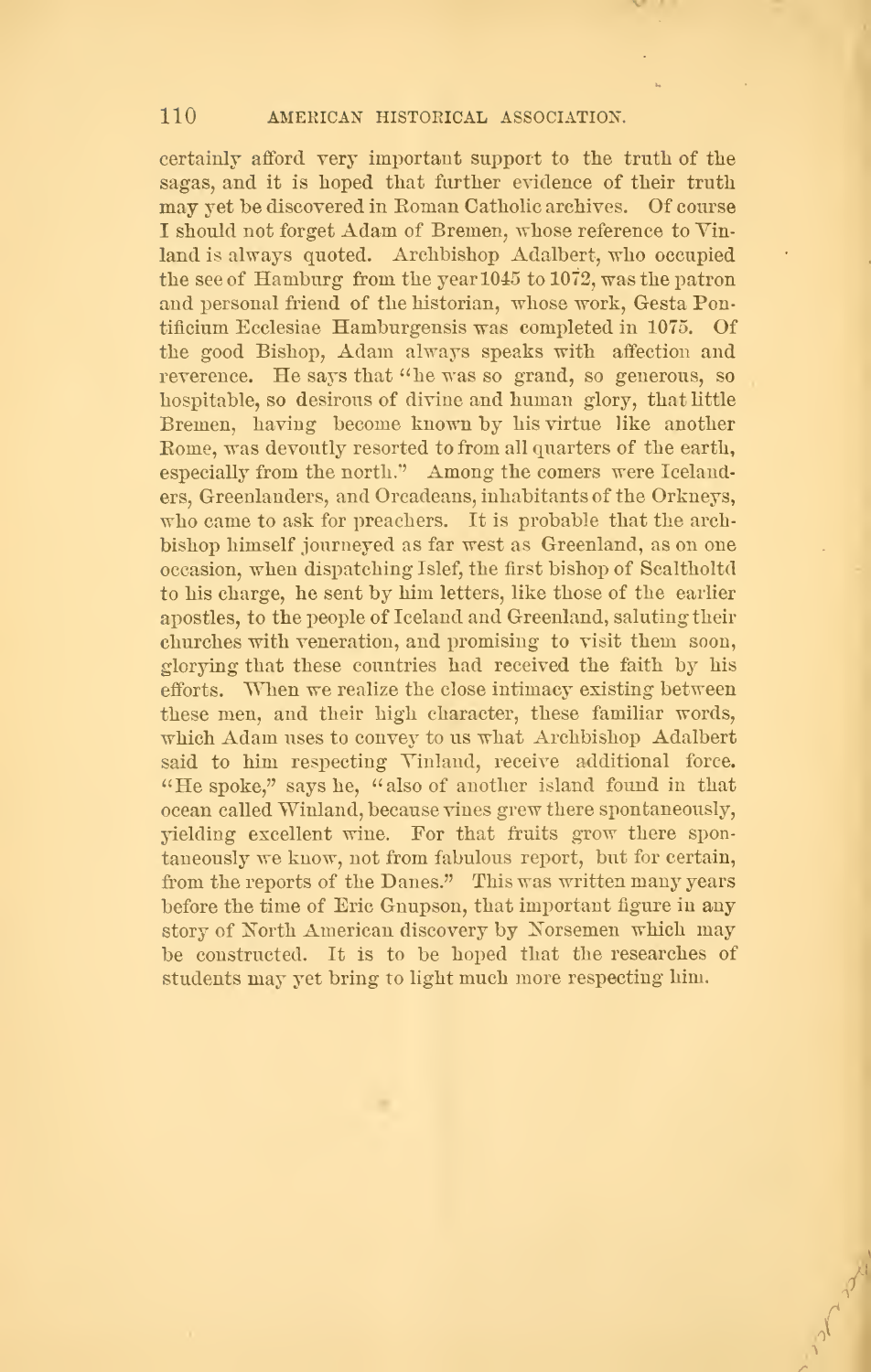$\label{eq:2} \frac{1}{2}\int_{\mathbb{R}^3}\left(\frac{1}{2}\left(\frac{1}{2}\right)^2\right)^2\left(\frac{1}{2}\right)^2\left(\frac{1}{2}\right)^2\left(\frac{1}{2}\right)^2\left(\frac{1}{2}\right)^2\left(\frac{1}{2}\right)^2.$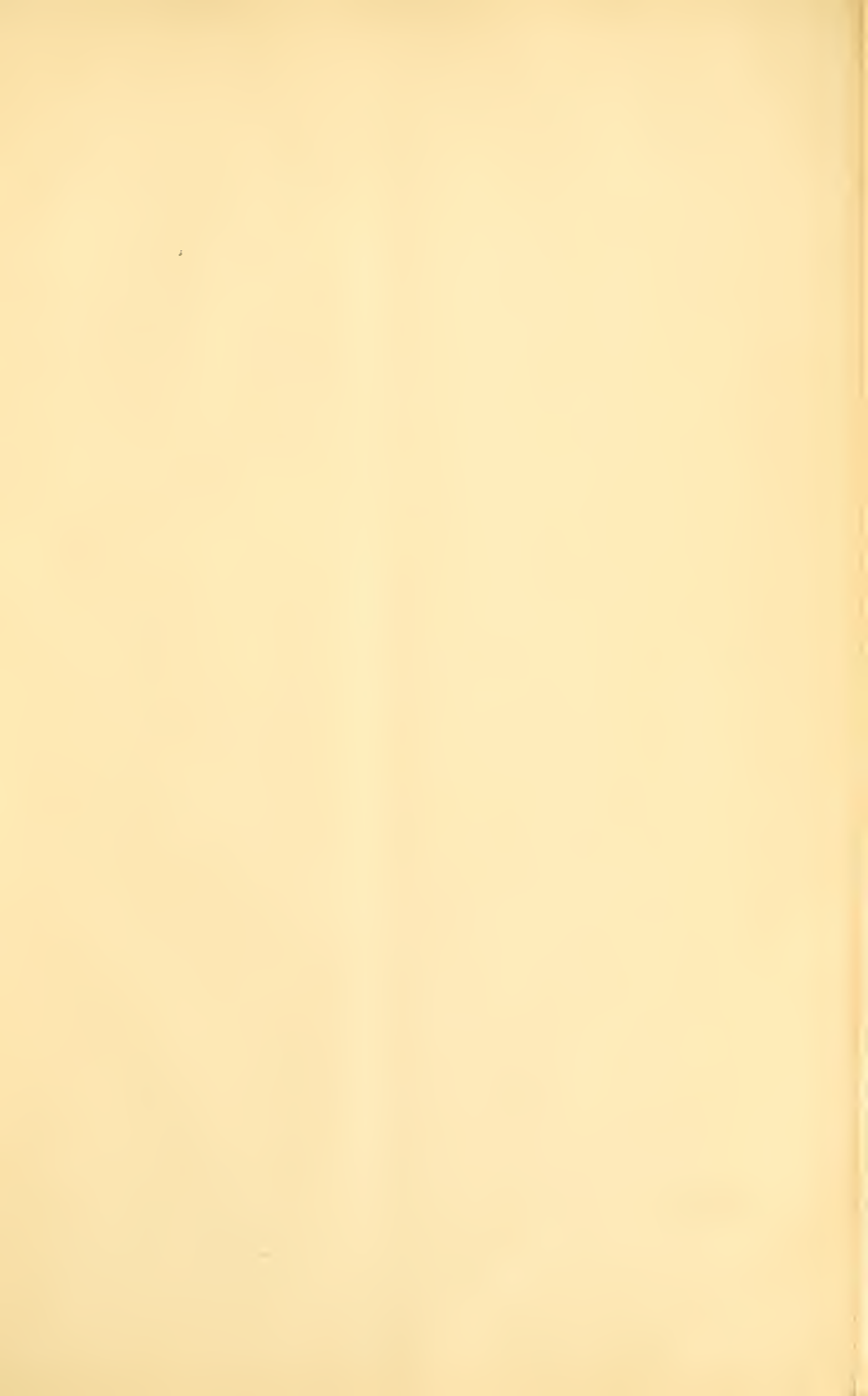$\mathcal{A}(\mathcal{A})$  and  $\mathcal{A}(\mathcal{A})$ 

**Contract Contract Contract** 

 $\mathcal{A}_{\mathcal{A}}$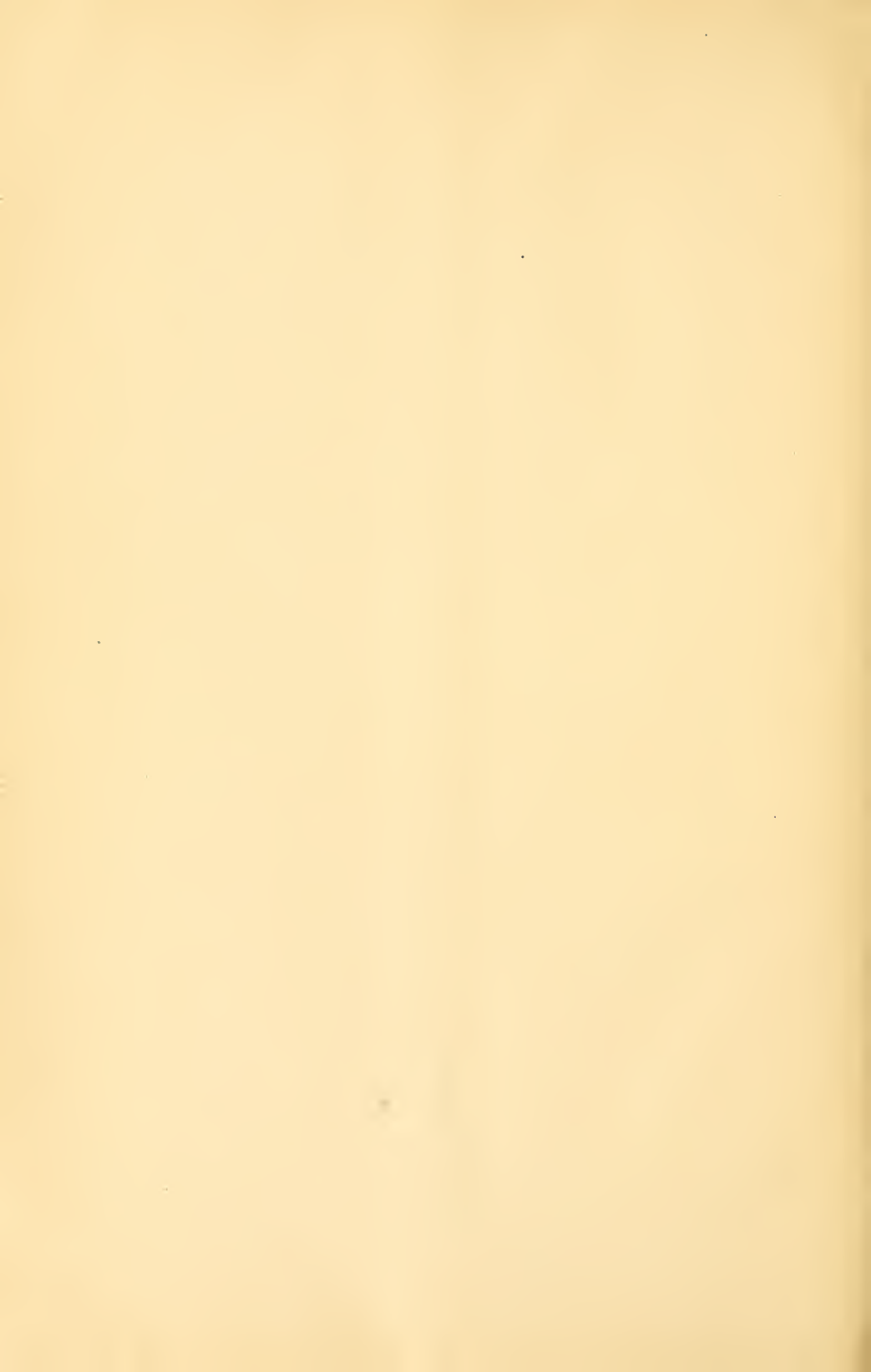$\sim 1000$  km s  $^{-1}$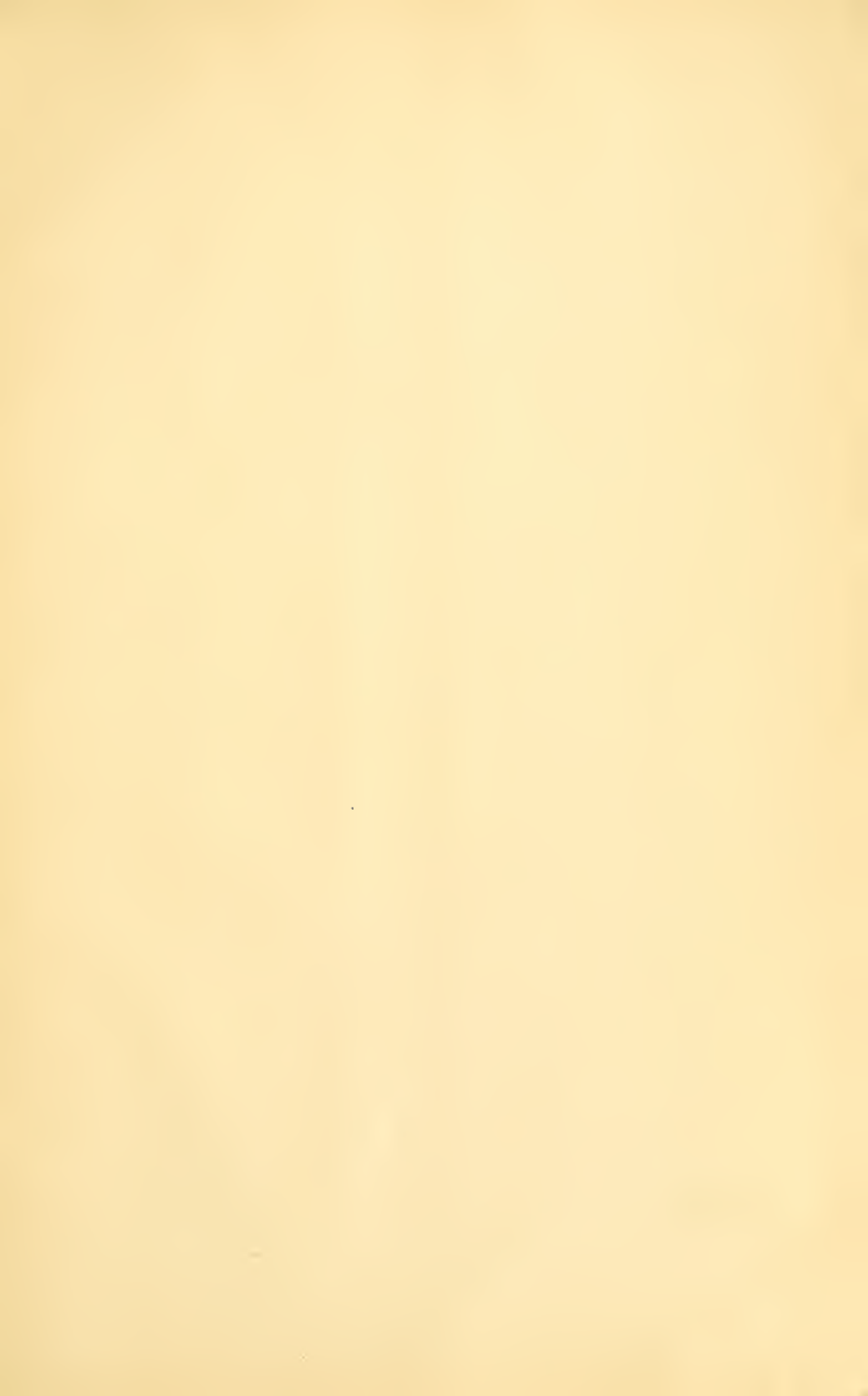$\mathcal{L}^{\text{max}}_{\text{max}}$  $\mathcal{L}_{\text{max}}$  ,  $\mathcal{L}_{\text{max}}$ **Contract Contract**  $\sim 10$ 

the company of the

 $\mathcal{A}_{\mathcal{A}}$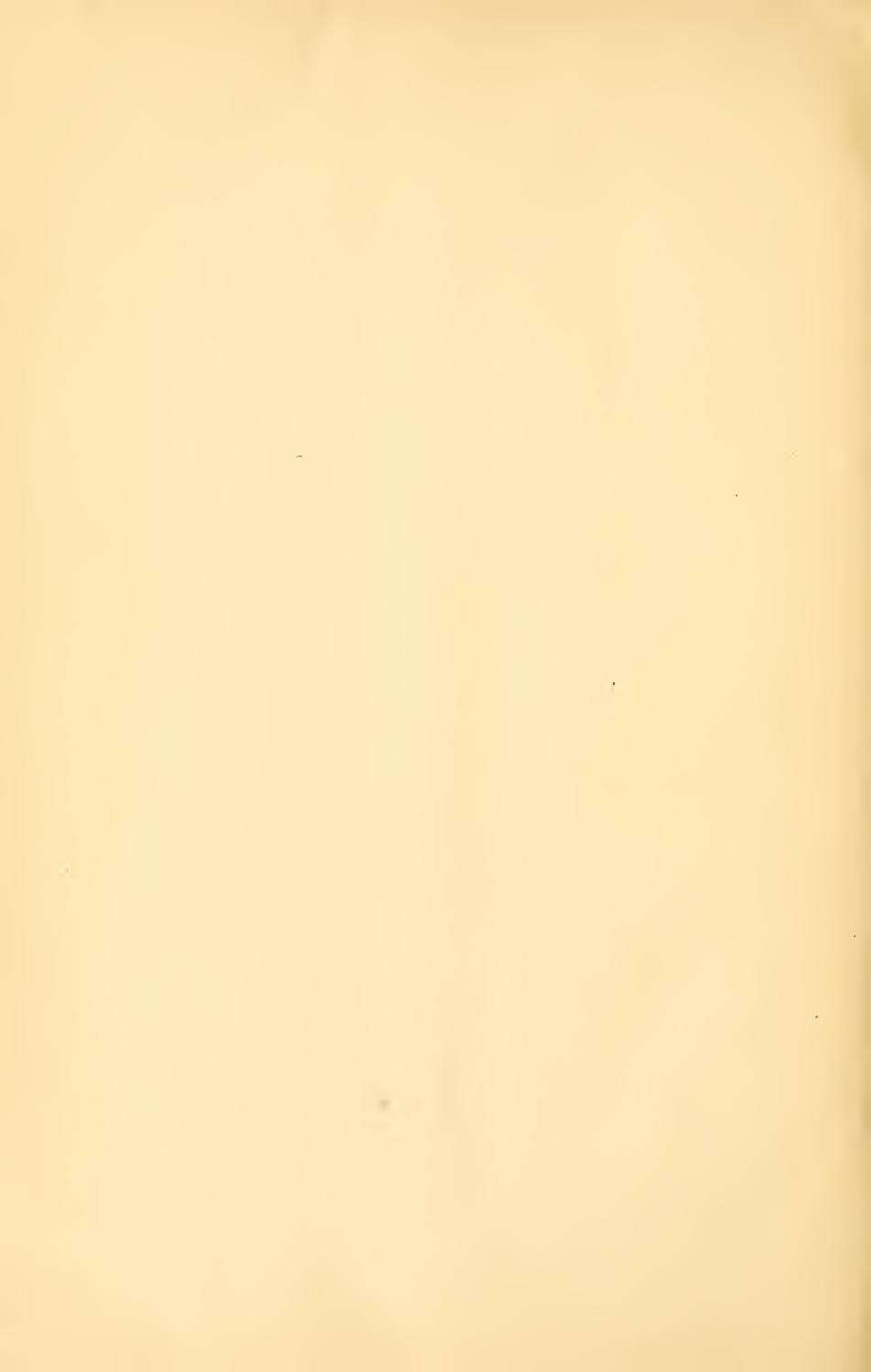